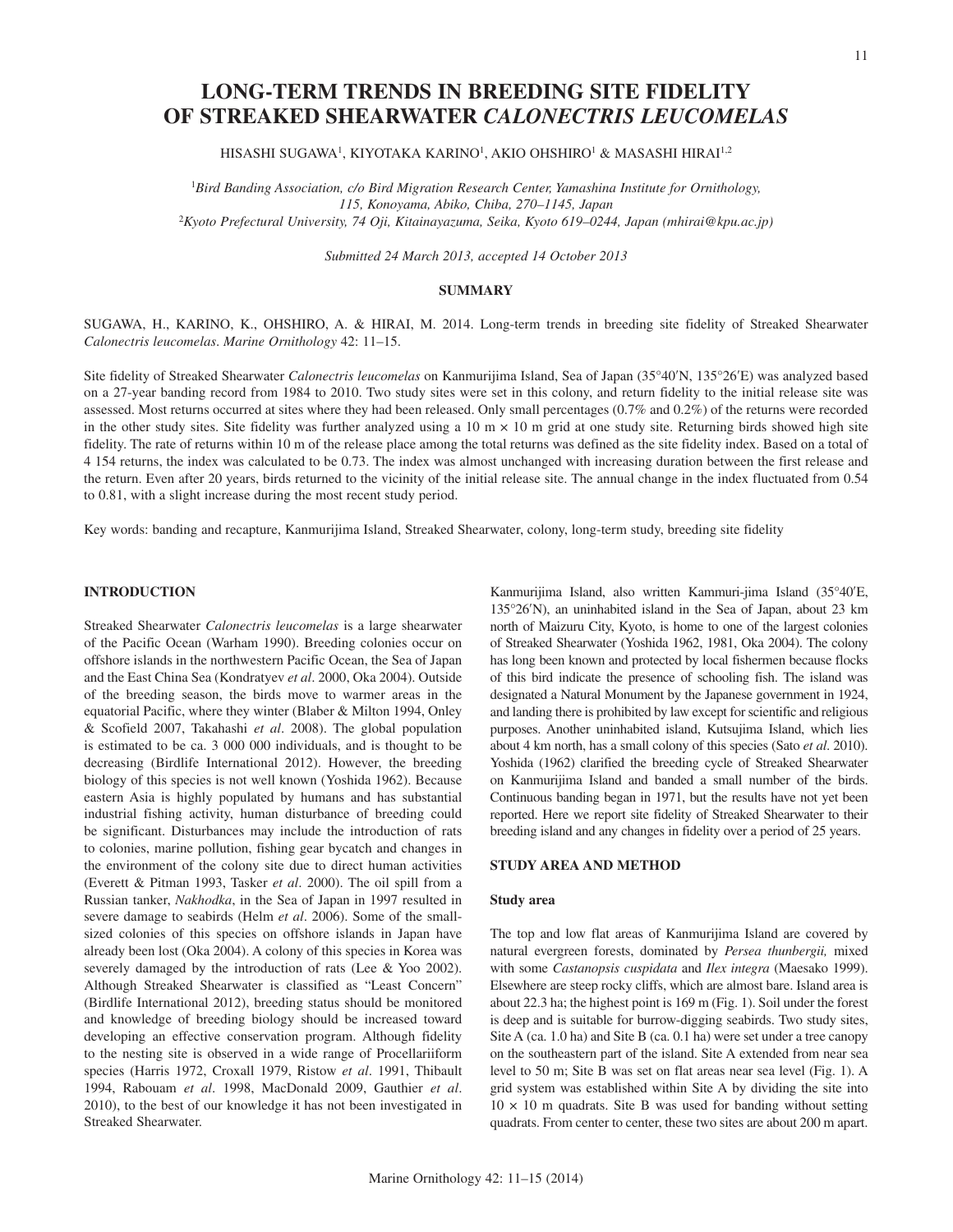## **Bird banding**

Birds were banded and recaptured by hand, mainly on the ground surface at night when the birds returned or were moving to the launching point. Some birds in burrows were also captured and banded. The location information, time and bird age (chick or adult) were recorded. A "return" was defined as a recapture in any later breeding season. Only the first recaptures of the given breeding season were analyzed for this study. Hence, "number of returns" does not mean the number of returning birds, because some birds returned more than one time. The recaptures within the same breeding season were treated as "repeat recaptures," and were not used in the present analysis. Data on the banding of adult birds from 1984 to 2010 were used.

A total of 19 172 birds were newly banded from 1984 to 2010. However, 2062 of the banded birds lacked banding site information, and these data were discarded. Among the remaining 17 110 birds, 16 446 were banded as adults and were included in the present analysis. A substantial portion of these banded birds returned to this island in later breeding seasons. Details of the return rate will be reported elsewhere.

### **Data selection**

*Analysis of return fidelity between the two study sites.* Banding continued from 1984 to 2010 at Site A, but at Site B it started in 1988 and finished in 1997. Therefore, banding and recapturing data of both sites from 1988 to 1997 were used in this analysis. During this period, a total of 4 103 returns were recorded at both sites.

*Return site fidelity within Site A.* Return fidelity of breeding birds was further analyzed using the quadrat data at Site A. Birds banded as adults and released from 1984 were used in the analysis. The banding data in 1986 lacked quadrat information and were not included. A preliminary analysis showed an obvious effect of movement to the launching point, and such movement started after midnight. Since the purpose of the present analysis is to describe the fidelity to the nesting site, we excluded the capture data from 24h00 to 05h00. Capture data for the quadrat at the launching point were also excluded.



**Fig. 1.** Map of Kanmurijima Island and the study sites, based on a map by Geospatial Information Authority of Japan.

#### **Calculation of distance between release and recapture points**

Our location data were based on quadrats, not on burrows. The distance between the banding and returning points was calculated on the assumption that the birds were caught in the centers of quadrats in question. When the bird was recaptured in the same quadrat, the distance was recorded recorded as 0 m. In the case of directly or diagonally adjacent quadrats, the distances were 10 m or 14.1 m, respectively.

#### **RESULTS**

#### **Return analysis**

As a result of data selection, a total of 4103 returns were analyzed. The birds released at Site A produced 1586 returns. Most of the returns were those to the same site, but 11 returns were recorded in Site B (0.7%). A total of 2517 returns were recorded among birds released at Site B. However, four were recovered in Site A (0.2%) (Table 1).

In order to examine fidelity within Site A, the selected 4154 returns were further used to calculate the distance between the quadrat where the bird was newly banded and the quadrat to which it first returned. Among the 4154 analyzed returns, about 44% were recorded in the same quadrat, and 73% (3017 returns) were recorded within 10 m of the release point (Fig. 2).

**TABLE 1 Summary of returns to the two study sites, 1988–1997 (see text for definition of "return")**

| <b>Banding site to</b><br>return site | No. of returns | $%$ of returns |
|---------------------------------------|----------------|----------------|
| A to A                                | 1 575          | 99.3           |
| A to B                                | 11             | 0.7            |
| B to A                                | 4              | 0.2            |
| B to B                                | 2 5 1 3        | 99.8           |
| Total                                 | 4 1 0 3        |                |



**Fig. 2.** Breeding site fidelity of Streaked Shearwater. A total of 4 154 returns at Site A were classified based on the distance between banding and recapture points.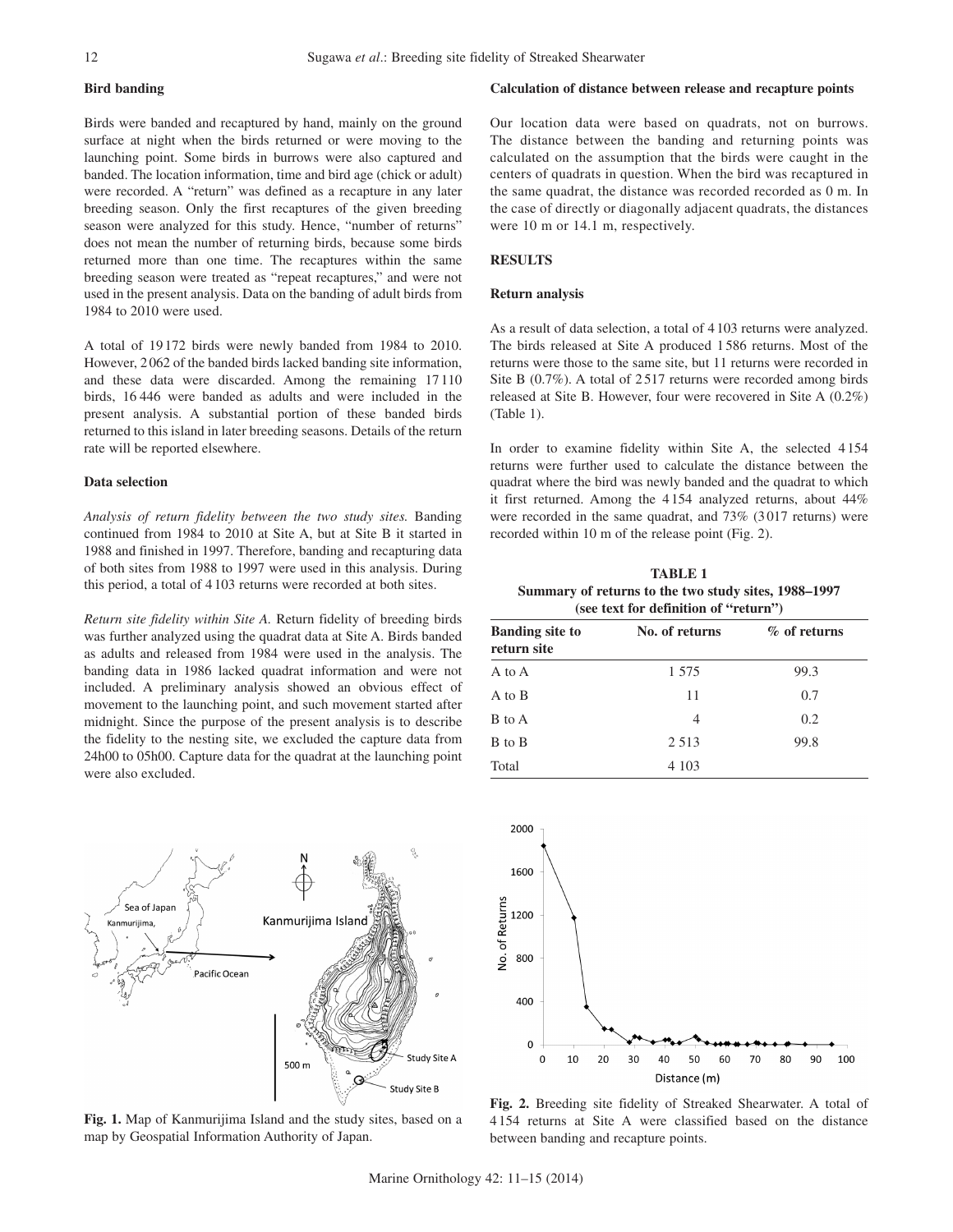The rate of return within 10 m of the release point among the total number of returns is defined as the site fidelity index. In its estimation, the return data were grouped based on duration between the first release and recapture (Table 2). Even after 15 years, we obtained 38 returns showing a high site fidelity index. As our present longest record, five birds were recaptured 20 years after the first release: two in the same quadrat, two in the next quadrat, one in a diagonally adjacent quadrat (Table 2). The fideli was mostly constant for 20 years. The regression slope significant ( $P = 0.30$ , data not shown).

To determine the annual variation in site fidelity index, the index for returns in each breeding season was calculated (Table fluctuation of the index was rather large during the 19 later became smaller. The index as a whole gradually in during the study period. The regression slope was  $(r^2 = 0.53, P < 0.05)$  (Fig. 3).

## **DISCUSSION**

The present data show a high rate of site fidelity in Shearwater, as reported in other seabird species (Harris 1972, Ristow *et al*. 1991, Thibault 1994, Rabouam *et al*. 1998). Most of

| <b>TABLE 2</b>                                                                     |                                |                                             |                                     |                                             |                                           |  |  |
|------------------------------------------------------------------------------------|--------------------------------|---------------------------------------------|-------------------------------------|---------------------------------------------|-------------------------------------------|--|--|
| Effect of time elapsed between release and<br>recapture on the site fidelity index |                                |                                             |                                     |                                             |                                           |  |  |
| Duration,<br>years                                                                 | Total no.<br>of returns<br>(A) | <b>Returns</b><br>to the<br>same<br>quadrat | <b>Returns</b><br>within 10<br>m(B) | <b>Returns</b><br>within<br>20 <sub>m</sub> | <b>Site</b><br>fidelity<br>index<br>(B/A) |  |  |
| $\mathbf{1}$                                                                       | 960                            | 466                                         | 738                                 | 855                                         | 0.77                                      |  |  |
| $\overline{2}$                                                                     | 697                            | 318                                         | 520                                 | 595                                         | 0.75                                      |  |  |
| 3                                                                                  | 557                            | 240                                         | 385                                 | 452                                         | 0.69                                      |  |  |
| $\overline{4}$                                                                     | 393                            | 162                                         | 272                                 | 320                                         | 0.69                                      |  |  |
| 5                                                                                  | 294                            | 122                                         | 205                                 | 250                                         | 0.70                                      |  |  |
| 6                                                                                  | 262                            | 113                                         | 190                                 | 211                                         | 0.73                                      |  |  |
| 7                                                                                  | 192                            | 96                                          | 141                                 | 168                                         | 0.73                                      |  |  |
| 8                                                                                  | 140                            | 52                                          | 102                                 | 115                                         | 0.73                                      |  |  |
| 9                                                                                  | 132                            | 58                                          | 96                                  | 108                                         | 0.73                                      |  |  |
| 10                                                                                 | 101                            | 42                                          | 69                                  | 79                                          | 0.68                                      |  |  |
| 11                                                                                 | 86                             | 35                                          | 62                                  | 75                                          | 0.72                                      |  |  |
| 12                                                                                 | 83                             | 30                                          | 56                                  | 66                                          | 0.67                                      |  |  |
| 13                                                                                 | 76                             | 30                                          | 49                                  | 60                                          | 0.64                                      |  |  |
| 14                                                                                 | 56                             | 21                                          | 41                                  | 49                                          | 0.73                                      |  |  |
| 15                                                                                 | 38                             | 19                                          | 27                                  | 32                                          | 0.71                                      |  |  |
| 16                                                                                 | 30                             | 11                                          | 18                                  | 25                                          | 0.60                                      |  |  |
| 17                                                                                 | 18                             | 7                                           | 12                                  | 15                                          | 0.67                                      |  |  |
| 18                                                                                 | 24                             | 15                                          | 21                                  | 23                                          | 0.88                                      |  |  |
| 19                                                                                 | 10                             | 3                                           | 9                                   | 9                                           | 0.90                                      |  |  |
| 20                                                                                 | 5                              | $\overline{2}$                              | 4                                   | 5                                           | 0.80                                      |  |  |
| Total                                                                              | 4 1 5 4                        | 1842                                        | 3 0 1 7                             | 3 5 1 2                                     | 0.73                                      |  |  |

| drat, and<br>ty index<br>was not                        | 1986 |     |     |      |
|---------------------------------------------------------|------|-----|-----|------|
|                                                         | 1987 | 112 | 60  | 0.54 |
|                                                         | 1988 | 133 | 83  | 0.62 |
| he index<br>: 3). The<br>80s, but<br>ncreased<br>0.0063 | 1989 | 135 | 101 | 0.75 |
|                                                         | 1990 | 247 | 180 | 0.73 |
|                                                         | 1991 | 172 | 121 | 0.70 |
|                                                         | 1992 | 170 | 110 | 0.65 |
|                                                         | 1993 | 204 | 144 | 0.71 |
|                                                         | 1994 | 181 | 124 | 0.69 |
|                                                         | 1995 | 80  | 52  | 0.65 |
| Streaked                                                | 1996 | 85  | 57  | 0.67 |

**Year Total no. of** 

**returns**

| 1993 | 204 | 144 | 0.71 |  |
|------|-----|-----|------|--|
| 1994 | 181 | 124 | 0.69 |  |
| 1995 | 80  | 52  | 0.65 |  |
| 1996 | 85  | 57  | 0.67 |  |
| 1997 | 190 | 125 | 0.66 |  |
| 1998 | 59  | 44  | 0.75 |  |
| 1999 | 194 | 141 | 0.73 |  |
| 2000 | 183 | 130 | 0.71 |  |
| 2001 | 78  | 54  | 0.69 |  |
| 2002 | 211 | 153 | 0.73 |  |
| 2003 | 187 | 143 | 0.76 |  |
| 2004 | 164 | 128 | 0.78 |  |
| 2005 | 196 | 159 | 0.81 |  |
| 2006 | 205 | 162 | 0.79 |  |
| 2007 | 179 | 140 | 0.78 |  |
| 2008 | 262 | 198 | 0.76 |  |
| 2009 | 232 | 178 | 0.77 |  |
| 2010 | 213 | 173 | 0.81 |  |
|      |     |     |      |  |

**TABLE 3 Annual change in the site fidelity index** 

1985 82 57 0.70

**Returns within 10 m**



Total 4 154 3 017 0.73

**Fig. 3.** Annual change in site fidelity index.

**Site fidelity index**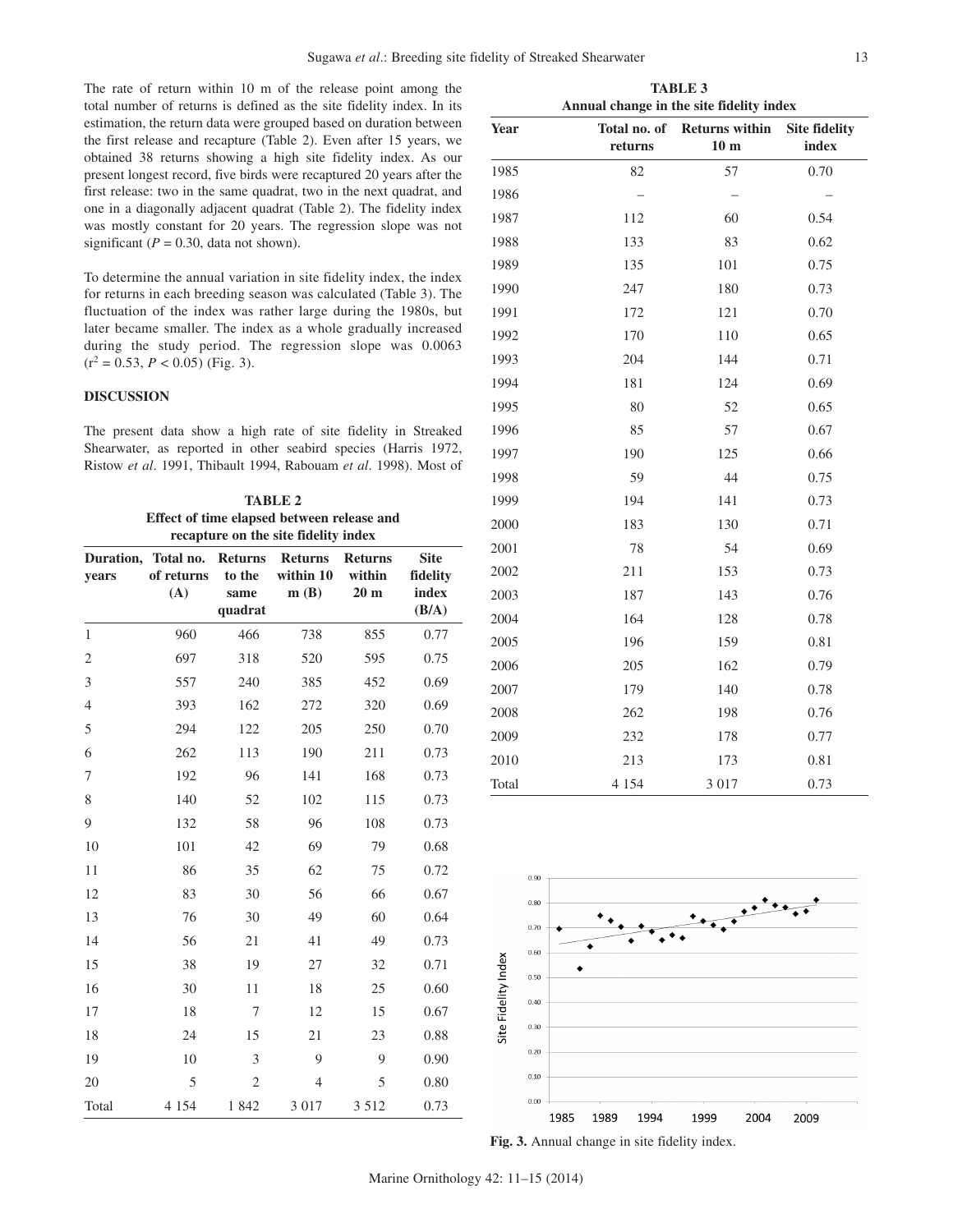the birds returned to their exact previous study site. Although a few switched sites, it should be noted that the distance between Sites A and B is only 200 m (Fig. 1, Table 1). In addition, the quadrat analysis of the returns within Site A showed that birds returned very close to the release point. Since birds were caught mainly on the surface, the results do not necessarily indicate return to the same burrow. However, results are comparable to those of Cory's Shearwater *Calonectris diomedea*, in which site fidelity has been investigated in greater detail (Thibault 1994, Ristow *et al*. 1991, Rabouam *et al*. 1998).

The site fidelity index was high and rather constant throughout the period. Even after 20 years, the birds returned to the vicinity of the original release point (Table 2). The age of these birds was not known, but the birds were banded as adults, and had already reached or approached breeding age since they came to the colony. The longevity record of this species is 36 years (Yamashina Institute for Ornithology / Ministry of Environment 2012).

Apparently, Streaked Shearwater maintains a strong tendency to breed at the same site within the colony for almost all its life. The site fidelity index varied little from year to year, except for a few years during the 1980s when it was particularly low. These results indicate that each bird, or each pair, uses only a small limited area in the colony, even if the colony itself is very large. The implications are that, if a given area within the colony was lost or changed for some reason, the pair nesting there would have to find a new site for breeding. This could lead to increased conspecific competition for a breeding site, depending on the amount of habitat available.

On a longer time scale, breeding site fidelity increased slowly during the study period, possibly due to one or more factors. The colony site examined was flat and well covered by large, mature evergreen trees. Although this island is sometimes subject to typhoons or heavy rains, it does not collect pooled water; the area with burrows is rather stable over a long time. Since Streaked Shearwater is the only burrowing species breeding on this island, no competition with other seabird species exists. A ground predator, the Norway Rat *Rattus norvegicus*, was unintentionally introduced to this island when army troops were stationed here before World War II. The rat can possibly attack the nestlings. However, there seems to be no serious effect on the breeding of this species.

Site fidelity is also related to various factors other than those of the colony itself. Breeding failure is known to lower the mate and site fidelity in seabird species (Thibault 1994, MacDonald 2009). Breeding success is, on the other hand, affected by food supply (Harris & Wanless 1990, Phillips *et al*. 1996, Furness & Camphuysen 1997, Furness & Tasker 2000). Changes in the population dynamics may affect fidelity, but we have no information on that subject. Therefore, the catalyst for the increase in the fidelity index observed in the study period is unknown. Further work is needed on breeding success, mate fidelity and demography of Streaked Shearwater in this colony.

## **ACKNOWLEDGEMENTS**

We thank Mr. T. Matsumoto of the Department of Education and Cultural Asset, Maizuru Municipal Government, for his kind and continuous support. We also express our thanks to the Headquarters Maizuru District, Japan Maritime Self-Defense Force, for transportation to the island. We thank Mr. F. Sato and Mr. S. Komeda of the Yamashina Institute of Ornithology, Abiko, Japan, for their advice and support on archiving banding data. We are also grateful to Dr. M. Lawson of Suzuka National College of Technology, who improved the English of the manuscript. Help with banding on the island by students of universities in Kyoto was indispensable.

## **REFERENCES**

- BIRD LIFE INTERNATIONAL. 2012. *Calonectris leucomelas*. In: IUCN 2012. IUCN Red List of Threatened Species. Version 2012.2 [Available online at: www.iucnredlist.org; accessed 15 February 2013].
- BLABER, S. J. M. & MILTON, D. A. 1994. Distribution of seabirds at sea in the Gulf of Carpentaria, Australia. *Australian Journal of Marine and Freshwater Research* 45: 445–454.
- CROXALL, J.P. 1979. Distribution and population changes in the Wandering Albatross *Diomedea exulans* at South Georgia. *Ardea* 67: 15–21.
- EVERETT, W. & PITMAN, R.L. 1993. Status and conservation of shearwaters of the North Pacific. In: Vermeer, K., Briggs, K.T., Morgan, K.H., Siegel-Causey, D. (Eds.) The status, ecology, and conservation of marine birds of the North Pacific. Ottawa: Canadian Wildlife Service Special Publications. pp. 93–101.
- FURNESS, R.W. & CAMPHUYSEN, K. 1997. Seabirds as monitors of the marine environment. *ICES Journal of Marine Science* 54: 726–737.
- FURNESS, R.W. & TASKER, M.L. 2000. Seabird-fishery interactions: quantifying the sensitivity of seabirds to reductions in sandeel abundance, and identification of key areas for sensitive seabirds in the North Sea. *Marine Ecology Progress Series* 202: 253–264.
- GAUTHIER, G., MILOT, E. & WEIMERSKIRCH, H. 2010. Small-scale dispersal and survival in a long-lived seabird, the wandering albatross. *Journal of Animal Ecology* 79: 879–887.
- HARRIS, M.P. 1972. Inter-island movements of Manx Shearwaters. *Bird Study* 19:167–171.
- HARRIS, M.P. & WANLESS S. 1990. Breeding Success of British Kittiwakes *Rissa tridactyla* in 1986-88: Evidence for Changing Conditions in the Northern North Sea. *Journal of Applied Ecology* 27: 172–187.
- HELM, R.C., GLENN FORD, R., & CARTER, H.R. 2006. The oil pollution act of 1990 and natural resource damage assessment. *Marine Ornithology* 34: 99–108.
- KONDRATYEV, A.Y., LITVINENKO, N.M., SHIBAEV, Y.V., VYATKIN, P.S. & KONDRATYEVA, L.F. 2000. The breeding seabirds of the Russian Far East. In: Kondratyev, A.Y., Litvinenko, N.M. & Kaiser, G.W. (Eds.) Seabirds of the Russian Far East. Ottawa: Canadian Wildlife Service. pp. 37–81.
- LEE, K.-G. & YOO, J.C. 2002. Breeding population of Streaked Shearwater (*Calonectris leucomelas*) and the effect of Norway Rat (*Rattus norvegicus*) predation on Sasudo Island. *Journal of Yamashina Institute for Ornithology* 33: 142–147.
- MACDONALD, M.A. 2009. Adult mortality and fidelity to mate and nest site in a group of marked Fulmars. *Bird Study* 24: 165–168.
- MAESAKO, Y. 1999. Impacts of streaked shearwater (*Calonectris leucomelas*) on tree seedling regeneration in a warm-temperate evergreen forest on Kanmurijima Island, Japan. *Plant Ecology* 145: 183–190.